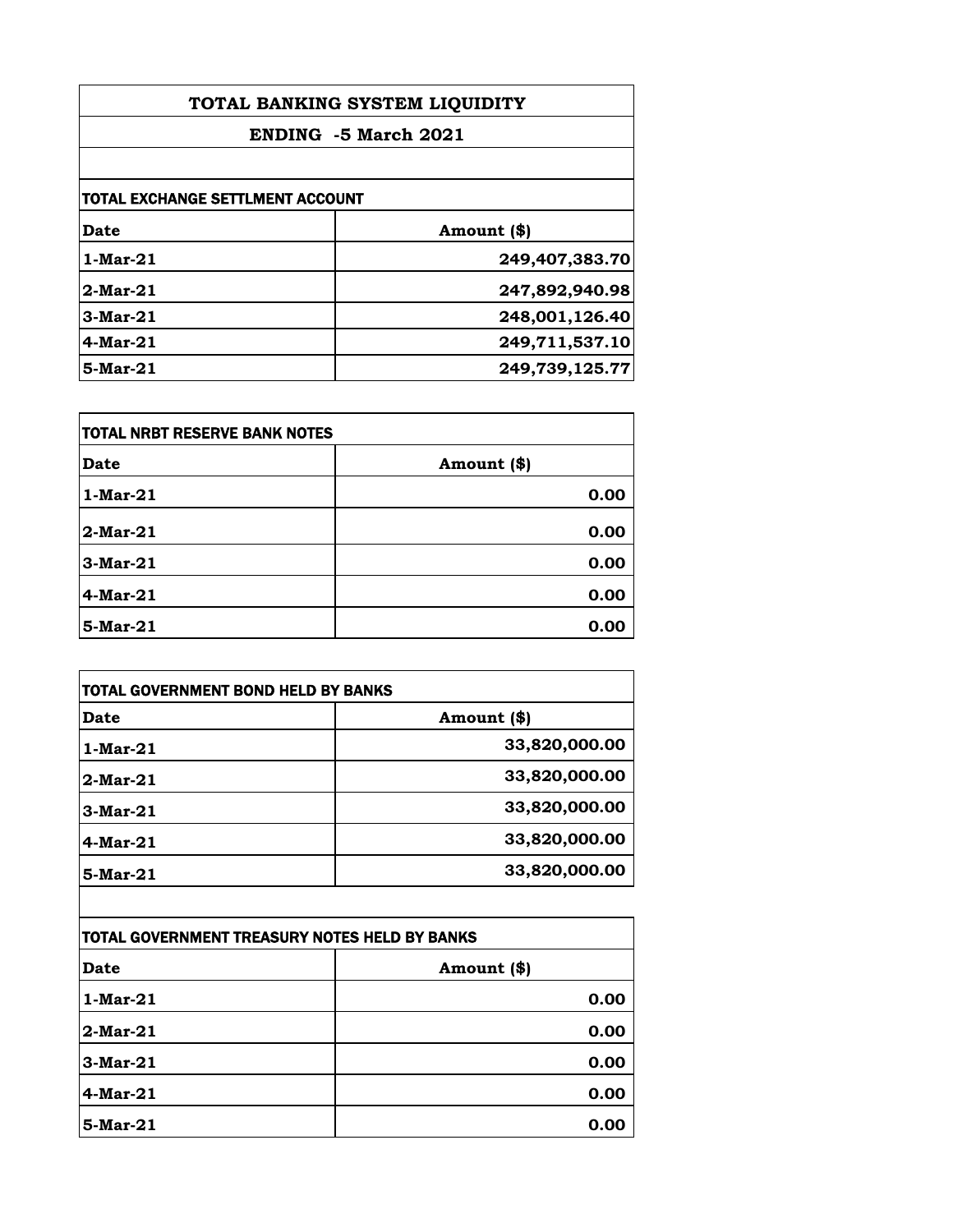| TOTAL BANKING SYSTEM LIQUIDITY<br>ENDING -12 March 2021 |                |
|---------------------------------------------------------|----------------|
|                                                         |                |
| <b>TOTAL EXCHANGE SETTLMENT ACCOUNT</b>                 |                |
| Date                                                    | Amount (\$)    |
| 8-Mar-21                                                | 249,740,888.47 |
| $9$ -Mar-21                                             | 249,447,409.67 |
| $10$ -Mar- $21$                                         | 247,564,974.01 |
| $11$ -Mar- $21$                                         | 247,651,974.64 |
| $12$ -Mar- $21$                                         | 246,712,666.95 |

| itotal NRBT RESERVE BANK NOTES |             |
|--------------------------------|-------------|
| Date                           | Amount (\$) |
| 8-Mar-21                       | 0.00        |
| $9$ -Mar-21                    | 0.00        |
| 10-Mar-21                      | 0.00        |
| 11-Mar-21                      | 0.00        |
| 12-Mar-21                      | 0.00        |

|                 | <b>TOTAL GOVERNMENT BOND HELD BY BANKS</b> |  |
|-----------------|--------------------------------------------|--|
| Date            | Amount (\$)                                |  |
| 8-Mar-21        | 33,820,000.00                              |  |
| $9-Mar-21$      | 33,820,000.00                              |  |
| $10$ -Mar- $21$ | 33,820,000.00                              |  |
| 11-Mar-21       | 33,820,000.00                              |  |
| 12-Mar-21       | 33,820,000.00                              |  |

| TOTAL GOVERNMENT TREASURY NOTES HELD BY BANKS |             |
|-----------------------------------------------|-------------|
| <b>Date</b>                                   | Amount (\$) |
| $8$ -Mar-21                                   | 0.00        |
| $9-Mar-21$                                    | 0.00        |
| 10-Mar-21                                     | 0.00        |
| 11-Mar-21                                     | 0.00        |
| 12-Mar-21                                     | 0.00        |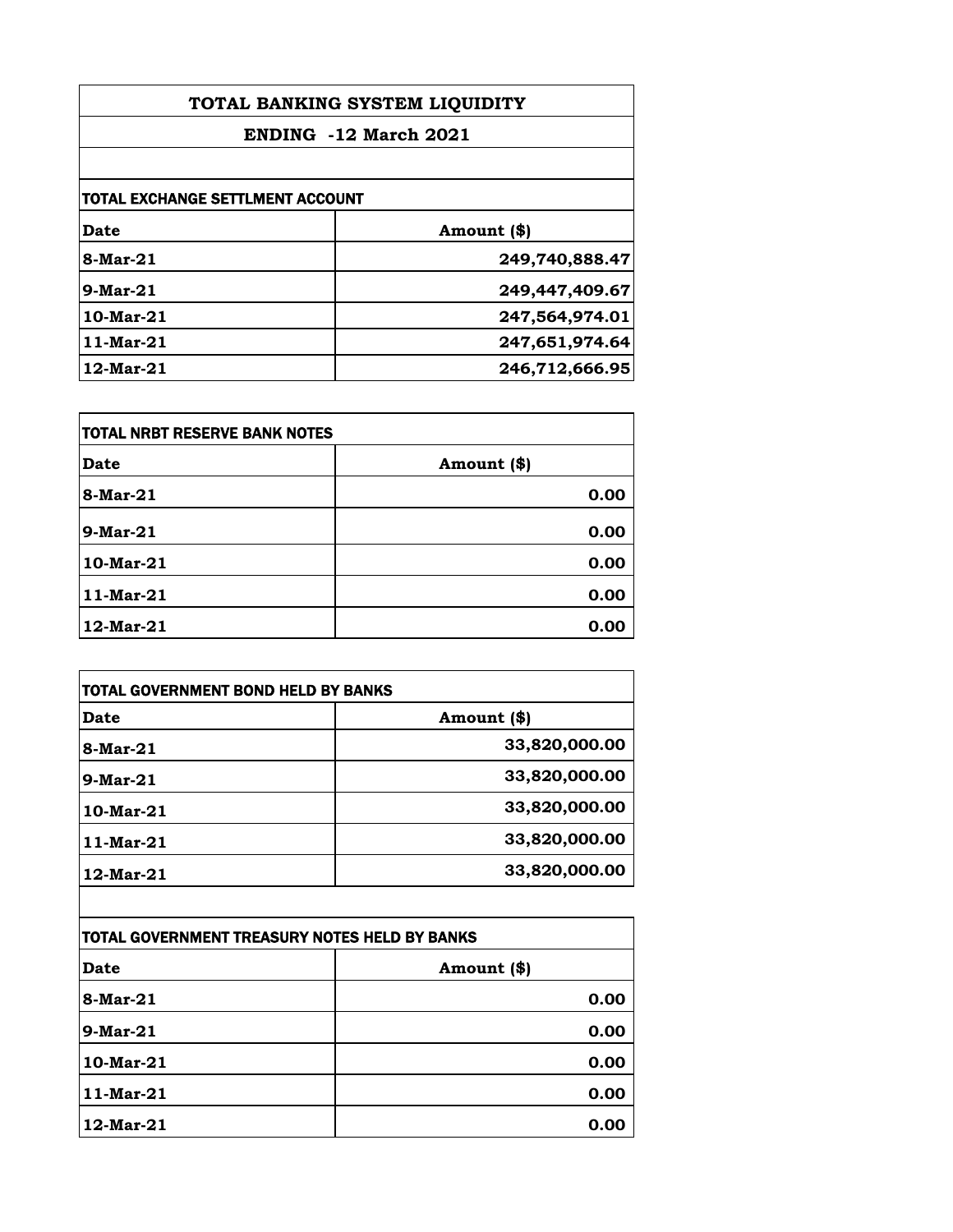| TOTAL BANKING SYSTEM LIQUIDITY<br>ENDING -19 March 2021 |                |                                         |             |
|---------------------------------------------------------|----------------|-----------------------------------------|-------------|
|                                                         |                | <b>TOTAL EXCHANGE SETTLMENT ACCOUNT</b> |             |
|                                                         |                | Date                                    | Amount (\$) |
| 15-Mar-21                                               | 246,938,306.28 |                                         |             |
| $16$ -Mar- $21$                                         | 246,922,875.33 |                                         |             |
| $17$ -Mar- $21$                                         | 246,193,180.28 |                                         |             |
| 18-Mar-21                                               | 250,479,112.48 |                                         |             |
| 19-Mar-21                                               | 250,029,112.48 |                                         |             |

| TOTAL NRBT RESERVE BANK NOTES |             |
|-------------------------------|-------------|
| <b>Date</b>                   | Amount (\$) |
| 15-Mar-21                     | 0.00        |
| 16-Mar-21                     | 0.00        |
| 17-Mar-21                     | 0.00        |
| 18-Mar-21                     | 0.00        |
| 19-Mar-21                     | 0.00        |

| TOTAL GOVERNMENT BOND HELD BY BANKS |               |
|-------------------------------------|---------------|
| Date                                | Amount (\$)   |
| 15-Mar-21                           | 33,820,000.00 |
| $16$ -Mar- $21$                     | 33,820,000.00 |
| 17-Mar-21                           | 33,820,000.00 |
| 18-Mar-21                           | 33,820,000.00 |
| 19-Mar-21                           | 33,820,000.00 |

| TOTAL GOVERNMENT TREASURY NOTES HELD BY BANKS |             |
|-----------------------------------------------|-------------|
| <b>Date</b>                                   | Amount (\$) |
| 15-Mar-21                                     | 0.00        |
| $16$ -Mar-21                                  | 0.00        |
| 17-Mar-21                                     | 0.00        |
| 18-Mar-21                                     | 0.00        |
| 19-Mar-21                                     | 0.00        |